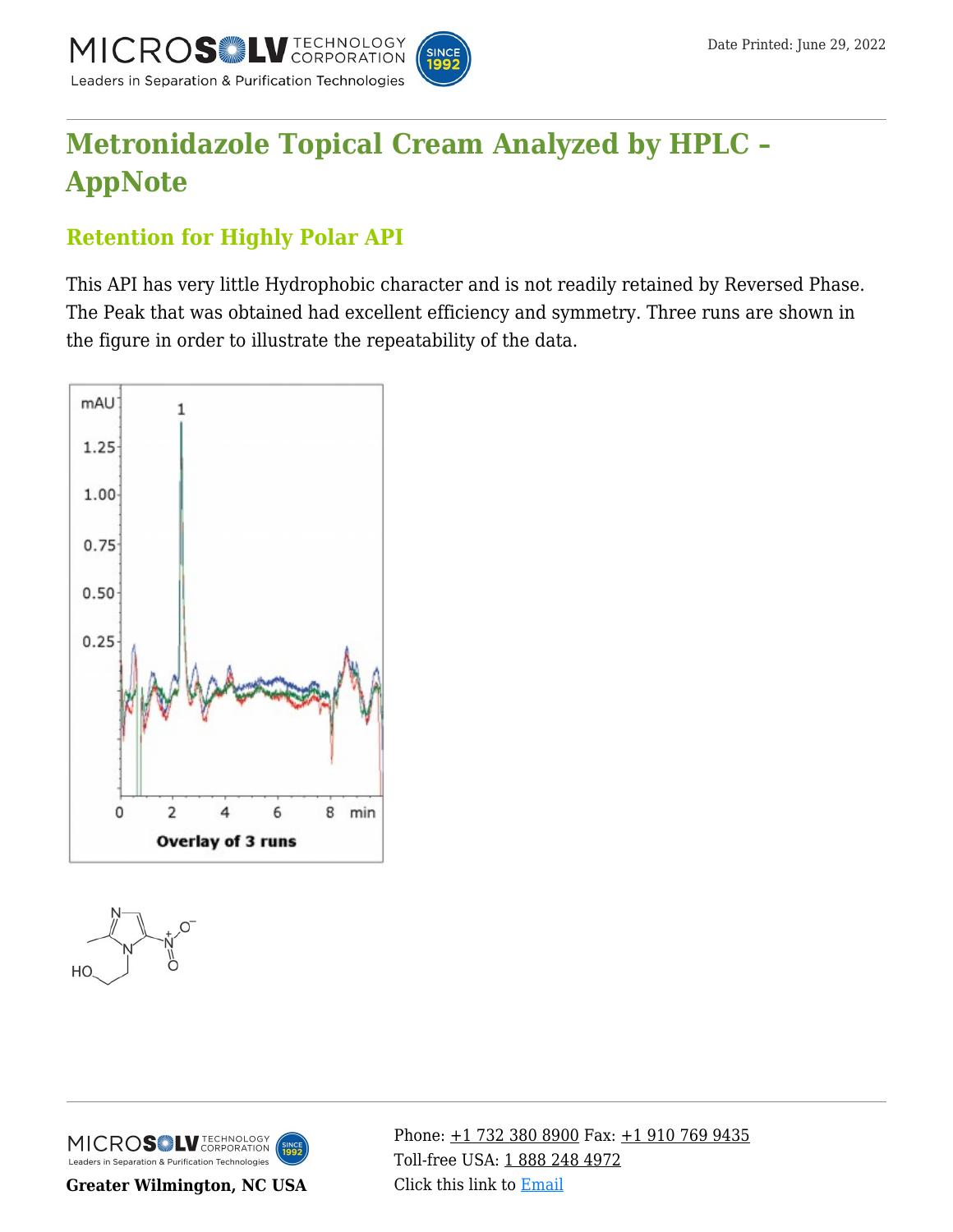

## **Peak:**

Metronidazole

## **Method Conditions**

**Column:** Cogent Diamond Hydride™, 4µm, 100Å **Catalog No.:** [70200-05P-2](https://www.mtc-usa.com/product-details/id/4115855) **Dimensions:** 2.1 x 50mm

## **Mobile Phase:**

A: DI Water  $/$  0.1% Formic Acid  $(v/v)$ 

B: Acetonitrile /  $0.1\%$  Formic Acid (v/v)

### **Gradient:**

| Time (minutes) | %B |
|----------------|----|
|                | 95 |
| 1.5            | 95 |
|                | 50 |
|                | 95 |

**Post Time:** 5 minutes **Injection vol.:** 0.2µL **Flow rate:** 0.3mL / minute **Detection:** UV @ 254nm

**Sample Preparation:** 250.0mg of 0.75% Metronidazole topical cream was added to a 25mL volumetric flask containing a portion of 50/50 Solvent A / Solvent B diluent. After sonicating 30 minutes, it was diluted to mark. Then a portion was filtered using a 0.45µm Nylon Syringe Filter (MicroSolv Tech Corp.).

**t0:** 0.6 minutes

*Note: Metronidazole is a Nitroimidazole antibiotic agent. It is marketed under the trade names Flagyl®, Filmet®, and others.*



**Greater Wilmington, NC USA**

Phone:  $\pm$ 1 732 380 8900 Fax:  $\pm$ 1 910 769 9435 Toll-free USA: [1 888 248 4972](#page--1-0) Click this link to [Email](https://www.mtc-usa.com/contact)